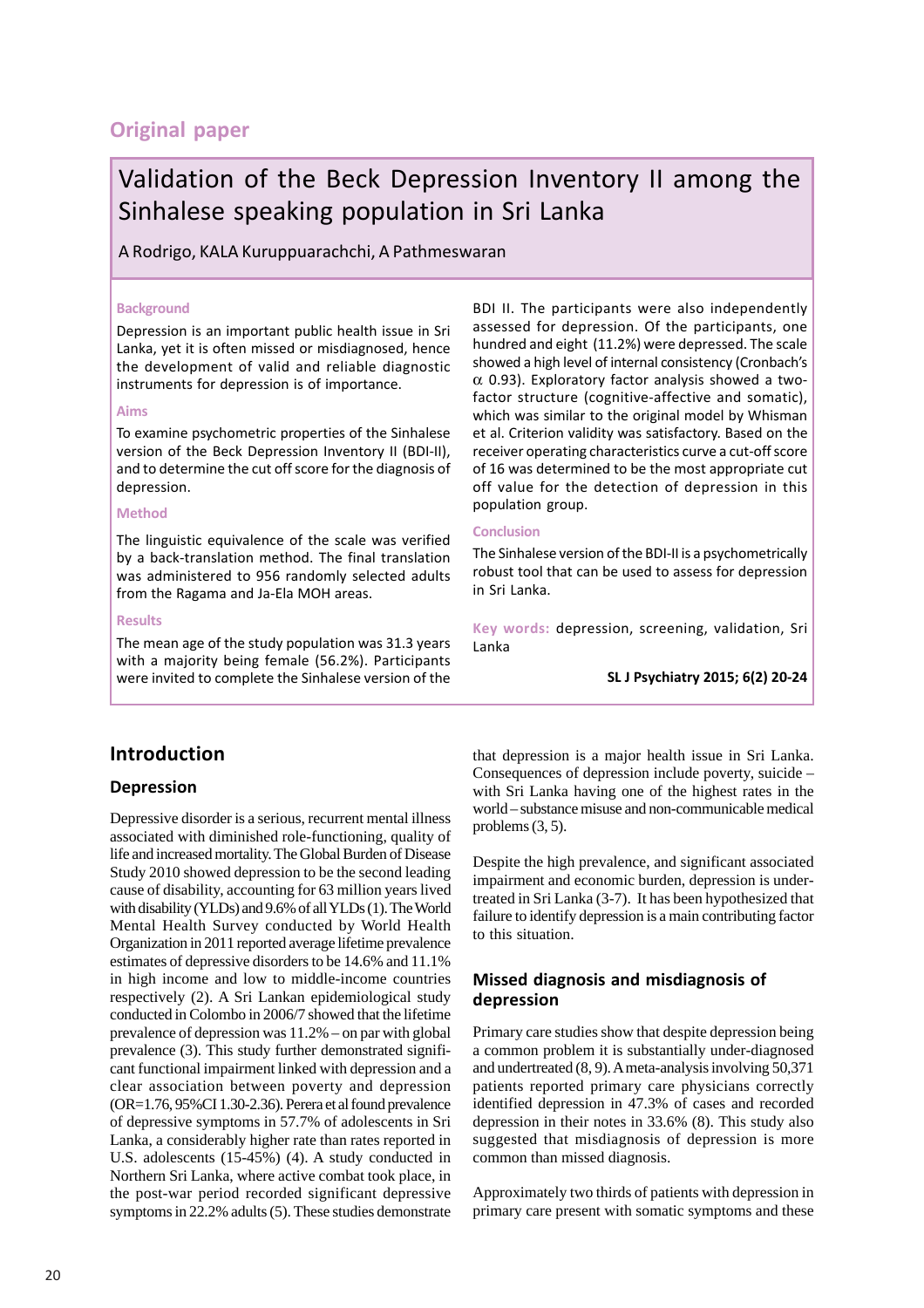patients are often misdiagnosed (9). Sri Lankan patients with depression are known to present with somatic symptoms, and this too may contribute towards missed or misdiagnosis (10). Valid screening tools for the detection of depression would help the primary care physicians identify this disorder, and has been shown improve outcomes internationally (11, 12).

## **Screening tools and rating scales**

Contemporary psychiatry emphasises use of objective measures not only for identifying disease but also for evaluating treatment outcome and severity of symptoms (13). However clinicians are already overburdened, and adding further evaluations with rating scales to this workload is unlikely to meet with success (14). As Zimmerman et al pointed out a clinically useful rating scale should be reliable, valid, brief, self administered, clinically relevant and useful (15).

The Beck Depression Inventory II (BDI II) is a commonly used self-rating screening tool and rating scale for depression (16). The BDI II has good psychometric properties, high internal consistency, good test-retest reliability, and good construct and concurrent validity and discriminant validity in other cultures (17). The BDI-II had not been validated for the Sri Lankan population and the aim of this study was to validate this scale among a Sinhalese speaking population in Sri Lanka (18).

## **Methodology**

To preserve equivalence in cross-cultural adaptation of the BDI-II, we followed the guidelines proposed by Guillemin et al. (1993), including back-translation techniques (19). The BDI-II was translated into Sinhalese by two Sri Lankan psychiatrists. The preliminary Sinhalese translation was then back-translated by independent bicultural experts, an anesthetist and a senior English language teacher, under the license of Pearson Inc (USA). The Structured Clinical Interview for DSM Disorders (SCID) and psychiatric evaluation were used as the 'gold standards' to determine the presence or absence of depression among participants.

The study was conducted among randomly selected adults residing in the Ragama and Ja-Ela MOH areas. Those who were not conversant in the Sinhala language and who were unable to complete the questionnaires by themselves were excluded from the study. Following the completion of the BDI-II, all participants were interviewed by a psychiatrist on the same day or following day, for the assessment of the presence or absence of depression. The psychiatrist was blind to the BDI scores of the individuals. Basic socio demographic characteristics were noted separately. The study was approved by the Ethical review committee of the Faculty of Medicine, University of Kelaniya. Informed written consent was obtained from all participants and permission was taken from Pearson Assessment Inc. USA, after making necessary payments, for the use of the BDI II.

## **Results**

One thousand one hundred and sixty six people participated in the study, of which 956 participants completed the both the questionnaire and the interview. Participant ages ranged from 19 to 66 years (mean age 31.3 years). The study sample included more females (56.2%) and there was no age difference by gender (mean age among females- 33.8 years, SD 8.6 years; mean age in males- 28.1 years SD 9.0 years).

The SCID and psychiatric evaluation demonstrated 108 (11.3%) participants were depressed.

Almost half (45%) of participants scored 1 or more in item 10 "crying" whereas 86% scored 0 for item 14 ''worthlessness''. In response to the item 'changes in sleeping pattern', 27.0% reported getting less sleep and 15.8% reported that they were sleeping more. For 'changes in appetite', 22.7% reported decreased appetite and 6.6% indicated increased appetite.

The Cronbach's alpha coefficient for the Sinhalese BDI-II was 0.93 and the mean inter-item correlations was 0.42, indicating good internal consistency and item homogeneity. The correlations ranged from 0.20 (worthlessness) to 0.81 (crying). The means, standard deviations and corrected item-total correlations of the 21 items are presented in Table 1.

## **Exploratory factor analysis**

The data met the Kaiser-Meyer-Olkin criteria for sample adequacy (MSAs 0.94), as well as those for Bartlett's test of sphericity, (d.f.s210, P-0.000). Screen plot identified two factors to be extracted from five factors that were obtained, based on the eigenvalue criteria. The first principal component accounted for 45.7% of the variance and the first two components accounted for 53.8% of the variance. After promax rotation, all items showed salient factor loadings for one of the two factors. Details are shown in Table 2.

## **Criterion validity**

Although the BDI-II was not specifically designed for diagnostic purposes, it assesses the presence and severity of depressive symptoms, and patients with major depression should have higher BDI-II scores on average than patients without this diagnosis. Analyses indicated that patients with a diagnosis of current major depression had significantly greater BDI-II total scores (M 30.81, SD 8.69) compared with patients without this diagnosis (M-6.14, SD -6.01; df-120.4 p <0.001). The mean total BDI II score was 7.84.

#### **ROC curve and cut off score**

While Beck et al. suggested that a score of 14 or greater was indicative of at least mild depression, they also encouraged the selection of a cut off score based on the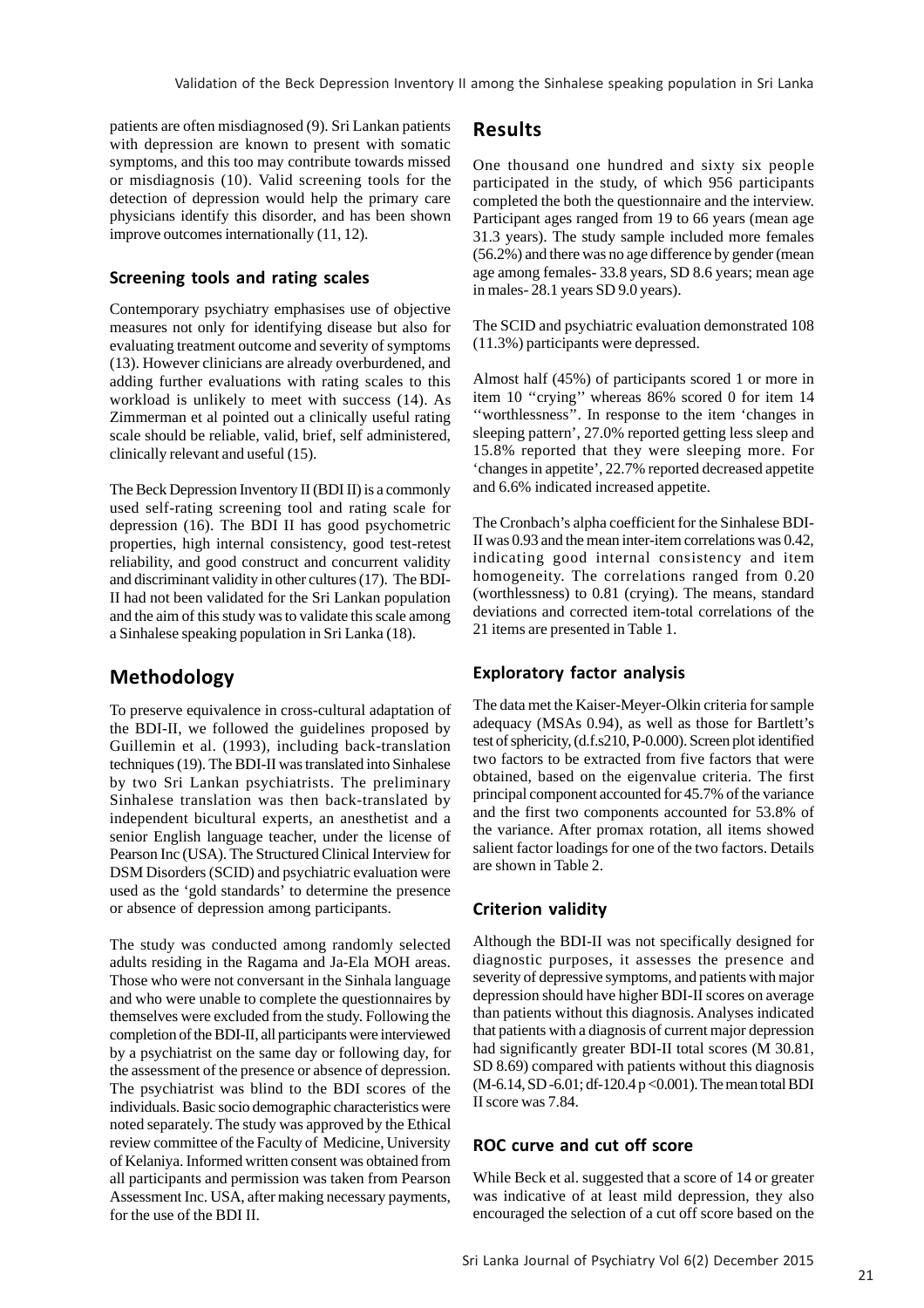| item-total correlations of BDI II |      |      |       |  |  |  |
|-----------------------------------|------|------|-------|--|--|--|
| Symptom                           | Mean | S.D. | r tot |  |  |  |
| 1. Sadness                        | 0.33 | 0.61 | 0.71  |  |  |  |
| 2. Pessimism                      | 0.34 | 0.73 | 0.70  |  |  |  |
| 3. Past failure                   | 0.28 | 0.63 | 0.62  |  |  |  |
| 4. Loss of pleasure               | 0.45 | 0.76 | 0.61  |  |  |  |
| 5. Guilty feelings                | 0.37 | 0.63 | 0.53  |  |  |  |
| 6. Punishment feelings            | 0.56 | 0.84 | 0.57  |  |  |  |
| 7. Self-dislike                   | 0.27 | 0.54 | 0.62  |  |  |  |
| 8. Self-criticalness              | 0.62 | 0.95 | 0.60  |  |  |  |
| 9. Suicidal thoughts/wishes       | 0.24 | 0.54 | 0.66  |  |  |  |
| 10. Crying                        | 0.81 | 0.99 | 0.45  |  |  |  |
| 11. Agitation                     | 0.62 | 0.85 | 0.71  |  |  |  |
| 12. Loss of interest              | 0.37 | 0.71 | 0.77  |  |  |  |
| 13. Indecisiveness                | 0.42 | 0.71 | 0.60  |  |  |  |
| 14. Worthlessness                 | 0.20 | 0.54 | 0.61  |  |  |  |
| 15. Loss of energy                | 0.36 | 0.56 | 0.73  |  |  |  |
| 16. Changes in sleeping           | 0.65 | 0.89 | 0.52  |  |  |  |
| 17. Irritability                  | 0.39 | 0.70 | 0.61  |  |  |  |
| 18. Changes in appetite           | 0.46 | 0.75 | 0.51  |  |  |  |
| 19. Concentration difficulty      | 0.40 | 0.69 | 0.69  |  |  |  |
| 20. Tiredness or fatigue          | 0.50 | 0.57 | 0.51  |  |  |  |
| 21. Loss of interest in sex       | 0.46 | 0.83 | 0.69  |  |  |  |

Table 1. Means, standard deviations and corrected

Coefficient alpha 0.93

Mean inter-item correlation coefficient 0.24

r tots- Corrected item-total correlations.

intended purpose and setting of use (17). The Receiver Operating Characteristic (ROC) curve was generated to determine the ideal cut off score for this sample (Figure 1).



Table 2. Promax-rotated iterated-principal-factor standardized regression coefficients of the Sinhalese BDI-II Symptom Factor 1 Factor

|                              | Factors                             |                     |  |
|------------------------------|-------------------------------------|---------------------|--|
|                              | Factor 1<br>Cognitive-<br>affective | Factor 2<br>Somatic |  |
| 1. Sadness                   | 0.61                                | 0.44                |  |
| 2. Pessimism                 | 0.77                                | 0.24                |  |
| 3. Past failures             | 0.62                                | 0.29                |  |
| 4. Loss of pleasure          | 0.66                                | 0.22                |  |
| 5. Guilty feelings           | 0.61                                | 0.17                |  |
| 6. Punishment feelings       | 0.60                                | 0.24                |  |
| 7. Self-dislike              | 0.69                                | 0.24                |  |
| 8. Self-criticalness         | 0.30                                | 0.63                |  |
| 9. Suicidal thoughts or      |                                     |                     |  |
| wishes                       | 0.59                                | 0.39                |  |
| 10. Crying                   | 0.18                                | 0.54                |  |
| 11. Agitation                | 0.59                                | 0.47                |  |
| 12. Loss of interest         | 0.71                                | 0.43                |  |
| 13. Indecisiveness           | 0.40                                | 0.52                |  |
| 14. Worthlessness            | 0.75                                | 0.26                |  |
| 15. Loss of energy           | 0.58                                | 0.50                |  |
| 16. Changes in sleeping      |                                     |                     |  |
| pattern                      | 0.09                                | 0.77                |  |
| 17. Irritability             | 0.36                                | 0.60                |  |
| 18. Changes in appetite      | 0.42                                | 0.37                |  |
| 19. Concentration difficulty | 0.53                                | 0.51                |  |
| 20. Tiredness or fatigue     | 0.34                                | 0.73                |  |
| 21. Loss of interest in sex  | 0.31                                | 0.53                |  |

A cut-off score of 12 gave a sensitivity of 100%, but was associated with a specificity of 87%. The specificity improved to 91% at a cut-off score of 14 (Table 3). Based on our findings, a cut off score of 16 appeared to provide the best balance between sensitivity and specificity for the Sinhala translation of BDI-II as a screening instrument. The area under curve for the BDI-II in predicting major depression was 0.98. (95% CI .98 to .99).

## **Discussion**

The prevalence of depressive disorder in this study (11.3%) was much higher than the point prevalence of depression recorded previously (4.6%) in Sri Lanka (3). The higher prevalence may be due to slightly skewed female: male ratio of the study population and their involvement with community medicine projects of the Faculty of Medicine, Ragama. It was encouraging to note that many participants with depression were currently or previously treated for depression, which is in contrast to previous Sri Lankan studies which have suggested that many people with depression do not seek treatment **Figure 1. ROC Curve** (6). Higher treatment seeking behaviours in our study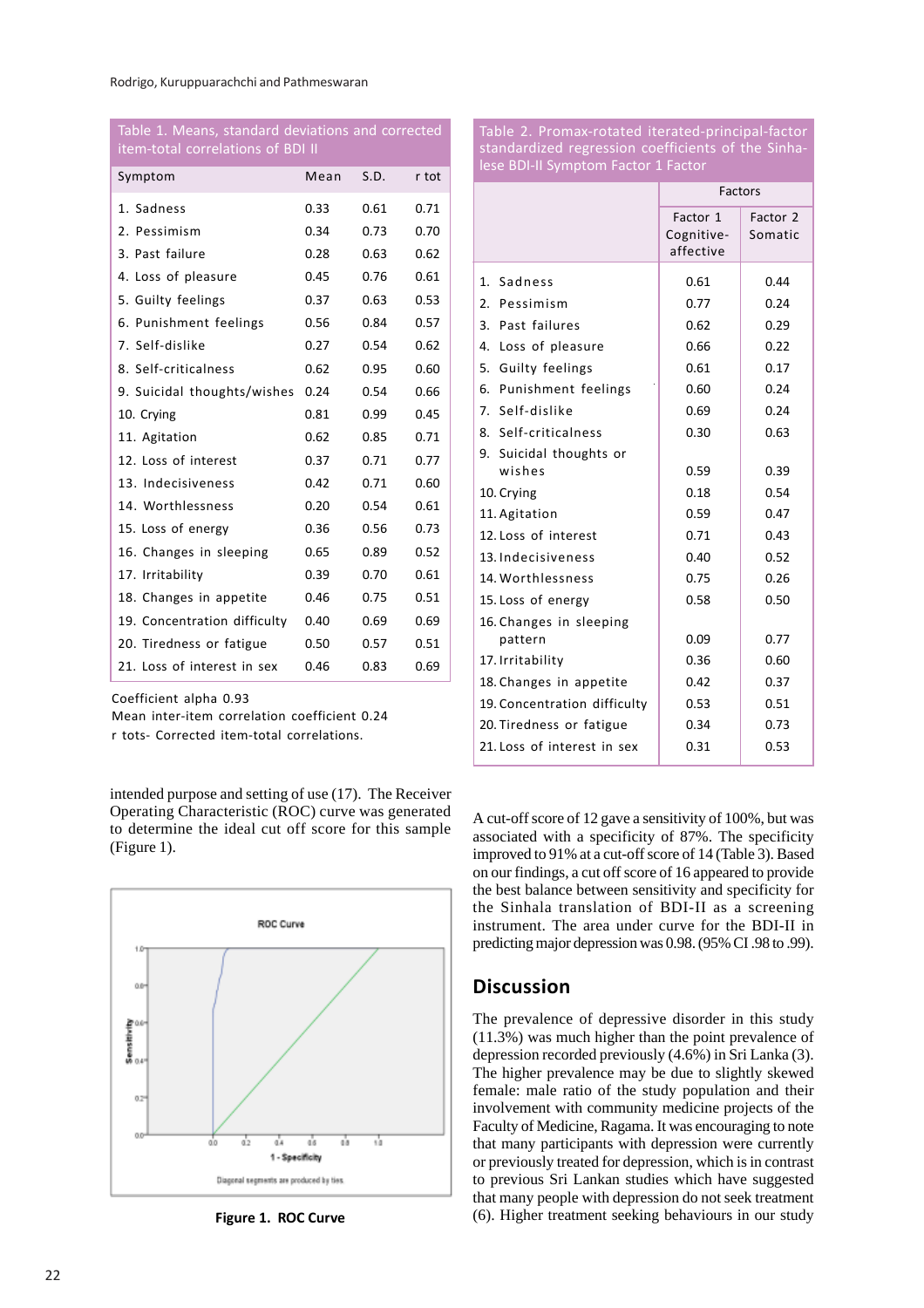Validation of the Beck Depression Inventory II among the Sinhalese speaking population in Sri Lanka

| Table 3. Sensitivity and specificity for each cut-off scores |                        |                            |             |             |  |  |  |
|--------------------------------------------------------------|------------------------|----------------------------|-------------|-------------|--|--|--|
| Cut off score                                                | Depressed<br>$(N=108)$ | Not depressed<br>$(N=848)$ | Sensitivity | Specificity |  |  |  |
| 12                                                           | 216 (108)              | 740 (0)                    | 100         | 87          |  |  |  |
| 13                                                           | 189 (106)              | 767 (2)                    | 98          | 89          |  |  |  |
| 14                                                           | 180 (104)              | 776 (4)                    | 96          | 91          |  |  |  |
| 15                                                           | 169 (103)              | 787 (5)                    | 95          | 92          |  |  |  |
| 16                                                           | 150 (101)              | 806(7)                     | 94          | 94          |  |  |  |
| 17                                                           | 145 (100)              | 811 (8)                    | 92          | 95          |  |  |  |
| 18                                                           | 131 (95)               | 825 (13)                   | 88          | 96          |  |  |  |

(Numbers in parenthesis are the participants who are depressed as determined by gold standard)

population may again be influenced by involvement with the community medicine projects.

Of the individual items, crying had the highest item score followed by sleep, self-criticalness, tiredness and appetite. Worthlessness, suicidal thoughts and selfdislike had the least mean item scores.

The low score on the suicide item may have been influenced by reluctance to reveal suicidal ideation or associated stigma. However it should be noted that 90 participants who were depressed scored 1 or more in this item while only 18 answered in negative. Higher item scores for somatic symptoms of depression were not surprising, as patients with depression in Sri Lanka tend to endorse more somatic symptoms due to cultural and social acceptability (3, 10). High scores in fatigability have been observed in similar studies conducted in oriental communities, where it may be considered a more acceptable presentation of depression (20).

The two main religious traditions among the participants of our study are Catholicism and Buddhism. High endorsement of self-punishment reported in similar studies done in Catholic communities may reflect their belief that the suffering associated with depression may be the result of God punishing them for their sins (20). Self-punishment and self-criticalness among Buddhists may be explained by their beliefs regarding past misdeeds causing sufferings as part of karma. Worthlessness and self-dislike, and related constructs were least endorsed. The feeling of inherent self worth on a background of Buddhist teaching may have contributed to this observation.

The item on crying has been highly endorsed in cultures where crying has symbolic value and is appropriate and often expected in certain circumstances (20). Crying is not unacceptable in the Sri Lankan culture. The item on crying is the only item that had no significant difference of mean item scores between depressed and nondepressed participants. Ready endorsement of somatic symptoms and fatigue in depressed patients may lead to diagnosis of physical illness and delay the diagnosis of depression. Hence it is important to have a of high degree of suspicion for depressive disorder and for the use of screening tools in the presence of these complaints.

Our Cronbach's alpha of 0.93 demonstrated that the items of Sinhalese version of the BDI were homogeneous. Studies involving clinical and community samples have consistently confirmed two highly correlated cognitive, affective and somatic factors of the BDI- II (17, 21). Initial research by Beck et in a clinical population revealed that cognitive and somatic-affective factors were defined by items 9 and 12 respectively (17, 21). In a population study with a sample that consisted of college students, somatic factors were defined by 5 items, and the remaining 16 items loaded on cognitive affective factors (22). The responses of the Sri Lankan adult community sample showed a better fit to the Student Model proposed than to the Outpatient Model. Crying, agitation, selfcriticalness and irritability, which were loaded onto the cognitive affective component in the original study were also loaded on to somatic factor in this study. This may be due to cross cultural variation of manifestation of depression since many with depression present predominantly with somatic complaints in Sri Lanka (3, 10).

Cut-off scores were calculated using two main parameters – sensitivity and specificity. When evaluating an instrument for screening purposes, sensitivity should be regarded as more important in order to decrease the risk of false negatives. One negative consequence of screening is that some individuals may test positive for depression on the BDI-II, with further evaluation demonstrating that they are not actually depressed. Such false positives result in greater amounts of resources being spent on these individuals. Therefore it is equally important in a country like Sri Lanka with little resources for mental health to minimize over diagnosis of depression. With these considerations in mind, BDI-II total scores of 0- 15 indicated no depression, 16-63 mild to severe depression. A separate cut-off score for mild depression was not calculated as there were only a few participants with mild depression.